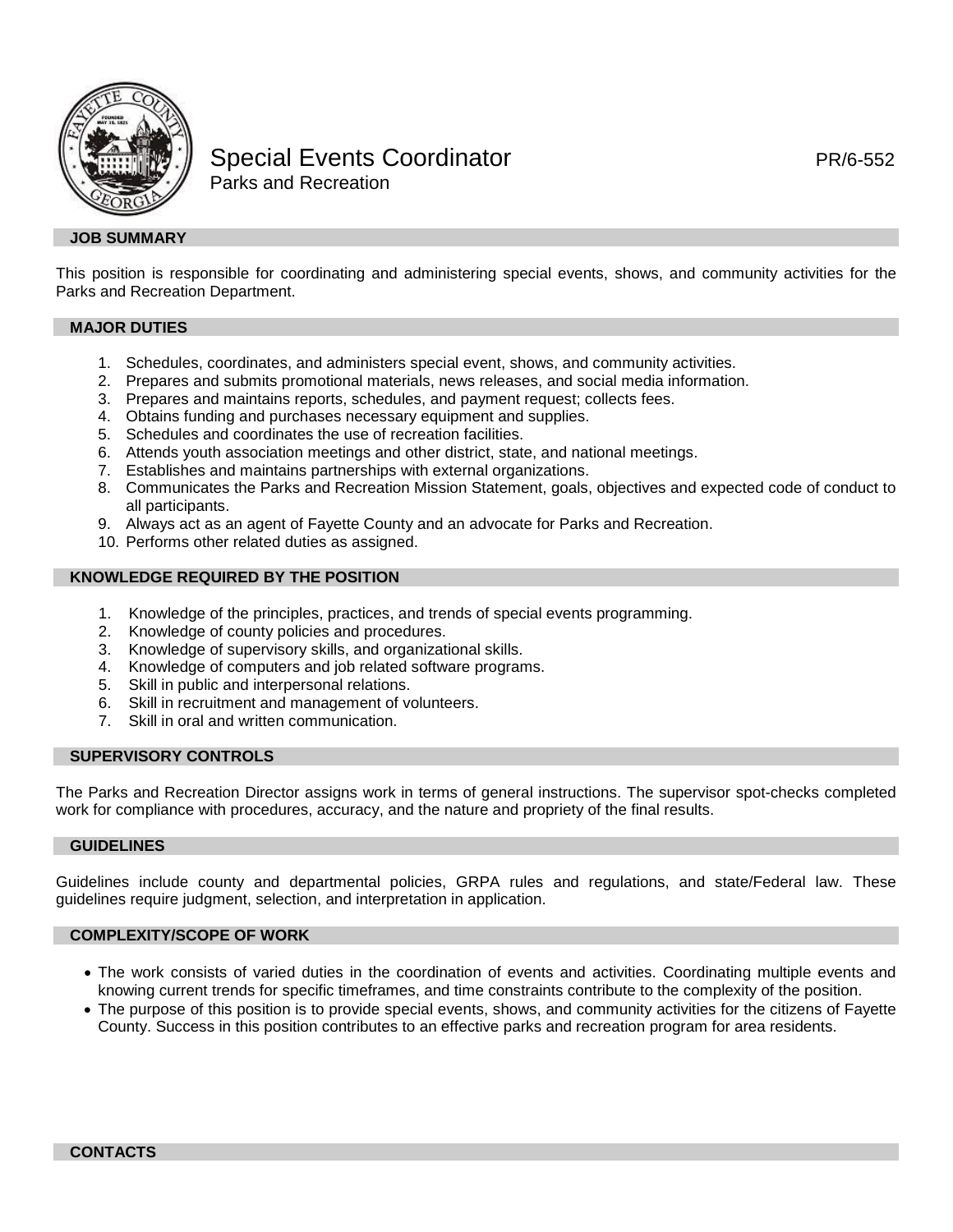## Special Events Coordinator, Parks and Recreation Page 2

- Contacts are typically with co-workers, county employees, civic organizations, youth organizations, volunteers, coaches, instructors, members of the news media, participants, fellow recreation professionals, and members of the general public.
- Contacts are typically to give or exchange information; resolve problems; provide services; and motivate and influence persons.

## **PHYSICAL DEMANDS/ WORK ENVIRONMENT**

- The work is typically performed while sitting at a desk or table or while standing or walking. The employee occasionally lifts light objects, distinguishes between shades of color, and utilizes sense of smell.
- The work is typically performed in an office or outdoors. The employee is exposed to occasional cold or inclement weather.

## **SUPERVISORY AND MANAGEMENT RESPONSIBILITY**

This position has direct supervision over contracted instructors and volunteer personnel.

## **SPECIAL CERTIFICATIONS AND LICENSES**

- Possession of a valid State of Georgia driver's license (Class C) and a satisfactory Motor Vehicle Record (MVR) in compliance with County Safety and Loss Control Guidelines. Completion of the State of Georgia Department of Transportation Defensive Driving Course and/or Emergency Vehicle Operation Certification within twelve (12) months of employment. Possession of or ability to readily obtain CPR certification and AED certification.
- Possession of or ability to obtain Mandatory Reporter Certification.
- Possession of or ability to obtain concussion training.

#### **ADA COMPLIANCE**

• Fayette County is an Equal Opportunity Employer. ADA requires the County to provide reasonable accommodations to qualified individuals with disabilities. Prospective and current employees are invited to discuss accommodations.

## **HIPAA COMPLIANCE**

• The Health Insurance Portability and Accountability Act of 1996, as amended, requires employees to protect the security of Protected Health Information (PHI) however it is obtained, handled, learned, heard or viewed in the course of their work.

#### **DRUG AND ALCOHOL COMPLIANCE**

• In accordance of Fayette County's Substance Abuse Policy of 1996, as amended, all job applicants offered employment will undergo testing for the presence of illegal drugs and alcohol as a condition of employment. In the course of employment, employees are subject to random, reasonable suspicion, post accident and routine fitness for duty testing for illegal drugs and alcohol abuse. Employees are prohibited to work under the influence, to possess, to distribute or to sell illegal drugs in the work place or abuse alcohol on the job. Confirmed positive is reason for denial of employment and/or termination.

## **MINIMUM QUALIFICATIONS**

- Knowledge and level of competency commonly associated with completion of baccalaureate degree in a course of study related to the occupational field.
- Sufficient experience to understand the basic principles relevant to the major duties of the position, usually associated with the completion of an apprenticeship/internship or having had a similar position for one to two years.